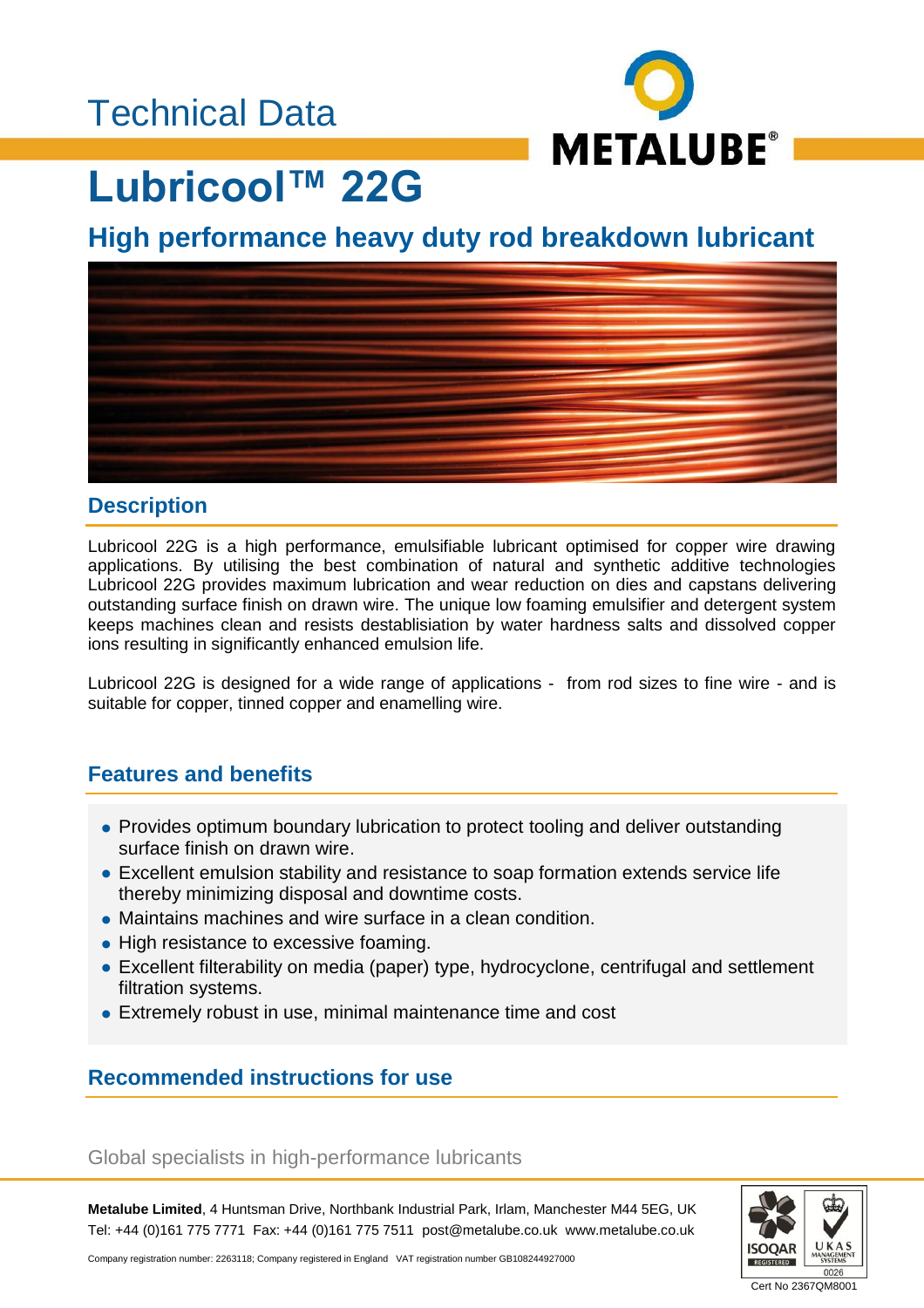# Technical Data



# **Lubricool™ 22G**

Best used in low hardness and low salt content water, but can be used in waters with up to 200 ppm CaCO<sub>3</sub> hardness. Ideally, use water with an initial hardness of 60-100 ppm CaCO<sub>3</sub> to prepare a fresh emulsion, with de-ionised water being used for subsequent replacement of evaporation losses, spillage etc. Bulk emulsion operating temperatures of 35 – 45 °C are recommended.

To prepare an emulsion always add Lubricool 22G concentrate to water with adequate agitation – **never** add water to the concentrate.

For further information consult the Metalube wire drawing lubricants guide.

## **Dilution range**

| Rod breakdown     | Conventionally cast and rolled rod | $10 - 12\%$ |  |
|-------------------|------------------------------------|-------------|--|
|                   | Dip form, shaped or shaved rod     | $12 - 15%$  |  |
| Intermediate wire | Heavy (entry 3-4mm)                | $6 - 8\%$   |  |
|                   | Fine (entry $\langle$ 2mm)         | $4 - 6\%$   |  |
| Deek sinee        |                                    |             |  |

#### **Pack sizes**

Lubricool 22G is available in 1000 litre IBC, 205 litre drums or 20 litre containers.

## **Technical data (typical values)**

| <b>Property</b>                                         | <b>Test method</b> | <b>Result</b>             |
|---------------------------------------------------------|--------------------|---------------------------|
| Concentrate appearance                                  | <b>MSTM1</b>       | Clear light brown oil     |
| <b>Emulsion appearance</b><br>(10% in de-ionised water) | MSTM <sub>9</sub>  | Fine milky emulsion       |
| <b>Emulsion pH</b><br>(10% in de-ionised water)         | MSTM 18            | 9.0                       |
| Conductivity at 25°C<br>(10% in de-ionised water)       | MSTM 34            | $1500 \mu S$              |
| Density at 20°C                                         | MSTM 23            | $0.95$ g.cm <sup>-3</sup> |

## **Concentration monitoring**

Emulsion concentration is generally measured using a refractometer measuring on the Brix scale.

#### Global specialists in high-performance lubricants

**Metalube Limited**, 4 Huntsman Drive, Northbank Industrial Park, Irlam, Manchester M44 5EG, UK Tel: +44 (0)161 775 7771 Fax: +44 (0)161 775 7511 post@metalube.co.uk www.metalube.co.uk



Company registration number: 2263118; Company registered in England VAT registration number GB108244927000